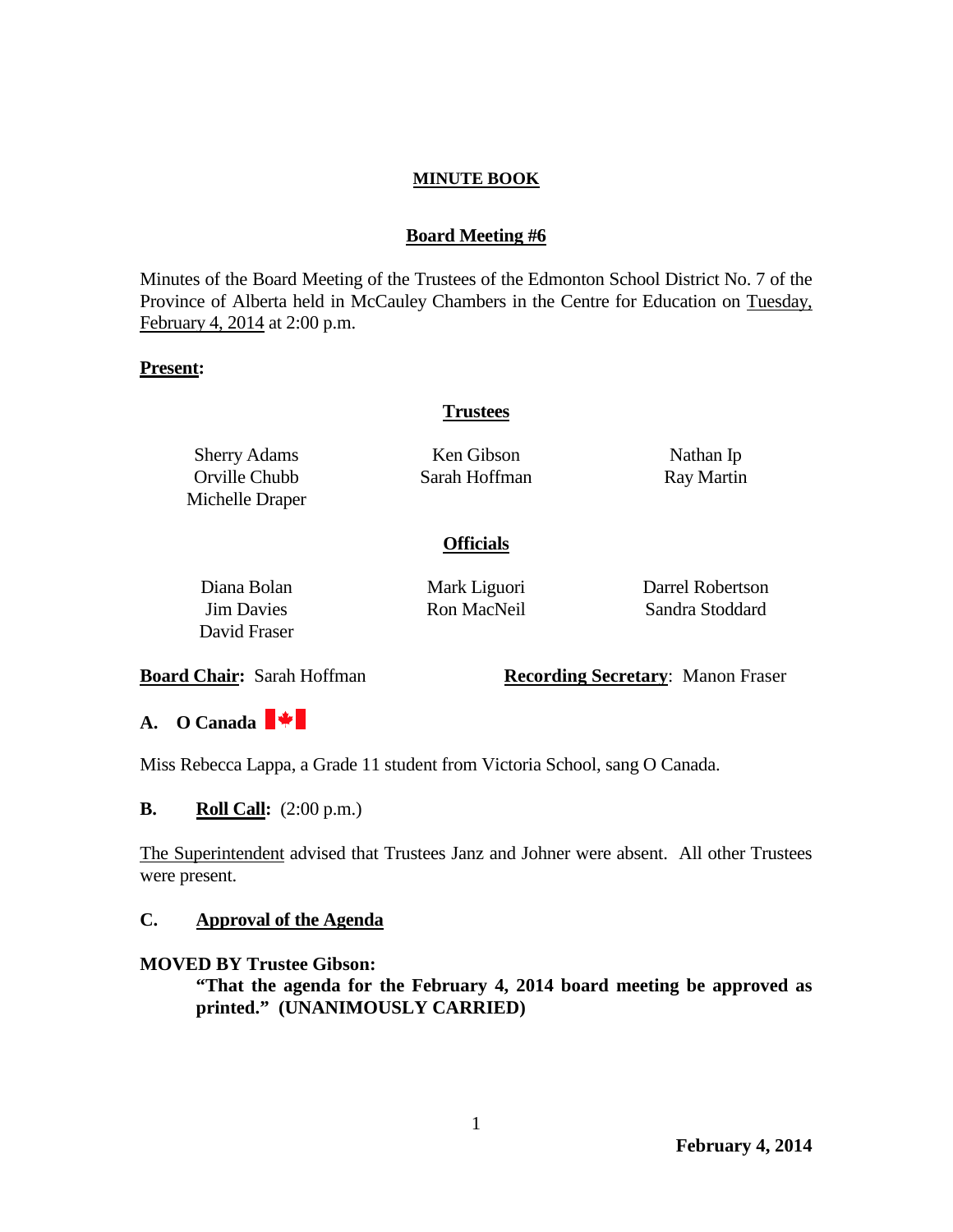### **D. Communications from the Board Chair**

The Board Chair advised that next week, February 10 to 14, 2014, is Random Acts of Kindness Week. The Board has endorsed and recognized Random Acts of Kindness Week since 1996.

The Board Chair advised that the Board held a consultation meeting with a number of invited stakeholders the previous evening regarding the draft Mission, Vision and Priorities. An on-line survey regarding the Mission, Vision and Priorities was also launched yesterday and will be open for input until February 14, 2014.

### **E. Communications from the Superintendent of Schools**

The Superintendent provided an update regarding the work being done with respect to assessment. New administrative regulation, GKB.AR, will be finalized in the coming weeks which will ensure implementation of the Board policy on student assessment, achievement and growth. Over the past number of months, work has been done in collaboration with district leaders and lead teachers on the standards of assessment. A key feature of that work reflected in the draft regulation is the creation of school-wide intervention strategies for students when they don't complete their work in addition to enhanced collaboration and communication with parents. The goal is to ensure students are held accountable for their work and ensure the grades they are earning reflect their ability in the programs of study.

Parents, principals and teachers have been consulted in the development of the regulation and the consultation will be ongoing in the development of school-wide intervention plans that make sense for the local school community. The consultation has been thoughtful and thorough and he believes the regulation being created speaks about the character of the District which is that we have high expectations for students and staff. The core goal of this work has been to reinforce the District's practice of holding students to high standards and accountability. The regulation clearly articulates that student assessment must be equitable, valid and reliable across the District. It outlines the responsibility teachers have to make professional judgments about reporting achievement and performance based on a wide variety of assessment strategies, including providing students with many different opportunities to demonstrate their learning. In addition, teachers are expected to partner with parents to ensure their child receives the supports they need to experience success. School-wide intervention plans will also help to take some of the burden from teachers so they are not responding individually in each case. A systematic, supportive approach to working with families that that provides teachers with support will help with the task.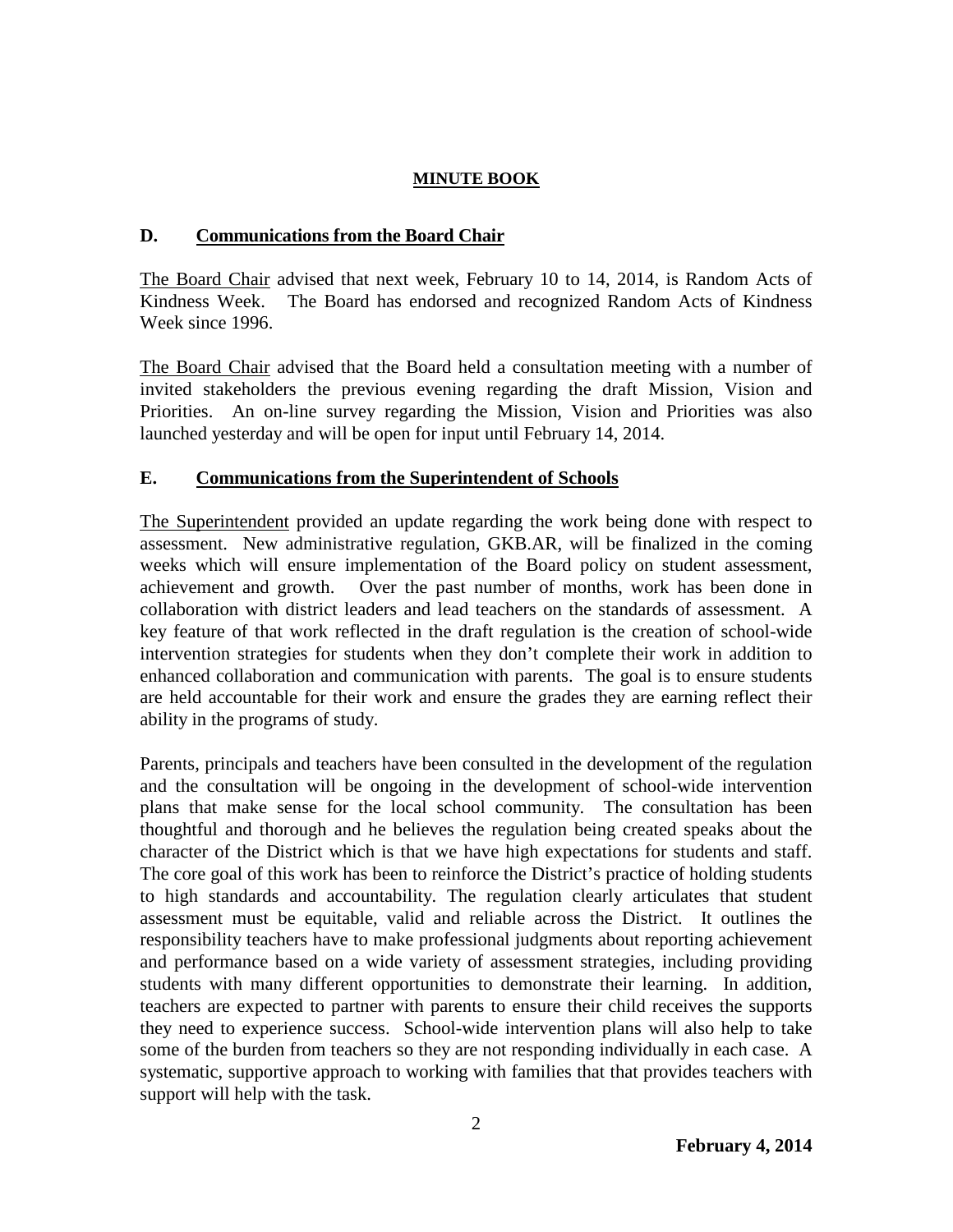Communication needs to happen on a consistent basis with parents. There is a shared responsibility for learning by students, parents and teachers. The other important connection is the one between principals and teachers. Principals play a vital role in ensuring consistent assessment practices, and the regulation paints a clear picture of what that role entails. They must work with their teachers to develop communications plans for reporting student achievement and growth to parents and ensure these plans are aligned with school-wide assessment and intervention plans.

The Superintendent stated he believes that, as we look to complete this work and support effective implementation in September, it is worth taking a step back and appreciating that we've always been a District that demonstrates a high level of accountability in its assessment practices. September 2014 will give time to collaborate with staff, families and put thoughtful assessment plans in schools throughout the district. It is really the difference between compliance and commitment. He believes commitment to the work in assessment and in a variety of other areas is essential, not only among staff but among students and parents. We want to work to ensure the success of students throughout the District. We want students to reach their potential. The focus on providing students with the tools, strategies and interventions they need to overcome their challenges is unrelenting. We want to give them every opportunity to be successful along their journey. Assessment is an important part of that work – it allows students to demonstrate their learning and achieve the curricular outcomes. He is excited that we've developed a great process to strengthen these efforts well into the future.

## **F. Minutes**

1. Board Meeting #5 – January 21, 2014

## **MOVED BY Trustee Adams:**

## **"That the minutes of Board Meeting #5 held January 21, 2014 be approved as printed." (UNANIMOUSLY CARRIED)**

## **G. Comments from the Public and Staff Group Representatives**

The Board heard from the following speakers:

- Mr. Edson Cruz regarding the Logos Program at Winterburn School
- Mr. Paul Cornell regarding the Logos Program at Winterburn School
- Ms Frankie Harrogate and Ms Brenda Kerber regarding the Pregnancy Care Centre. Ms Harrogate and Ms Kerber also provided a list of secular organizations providing comprehensive sex education.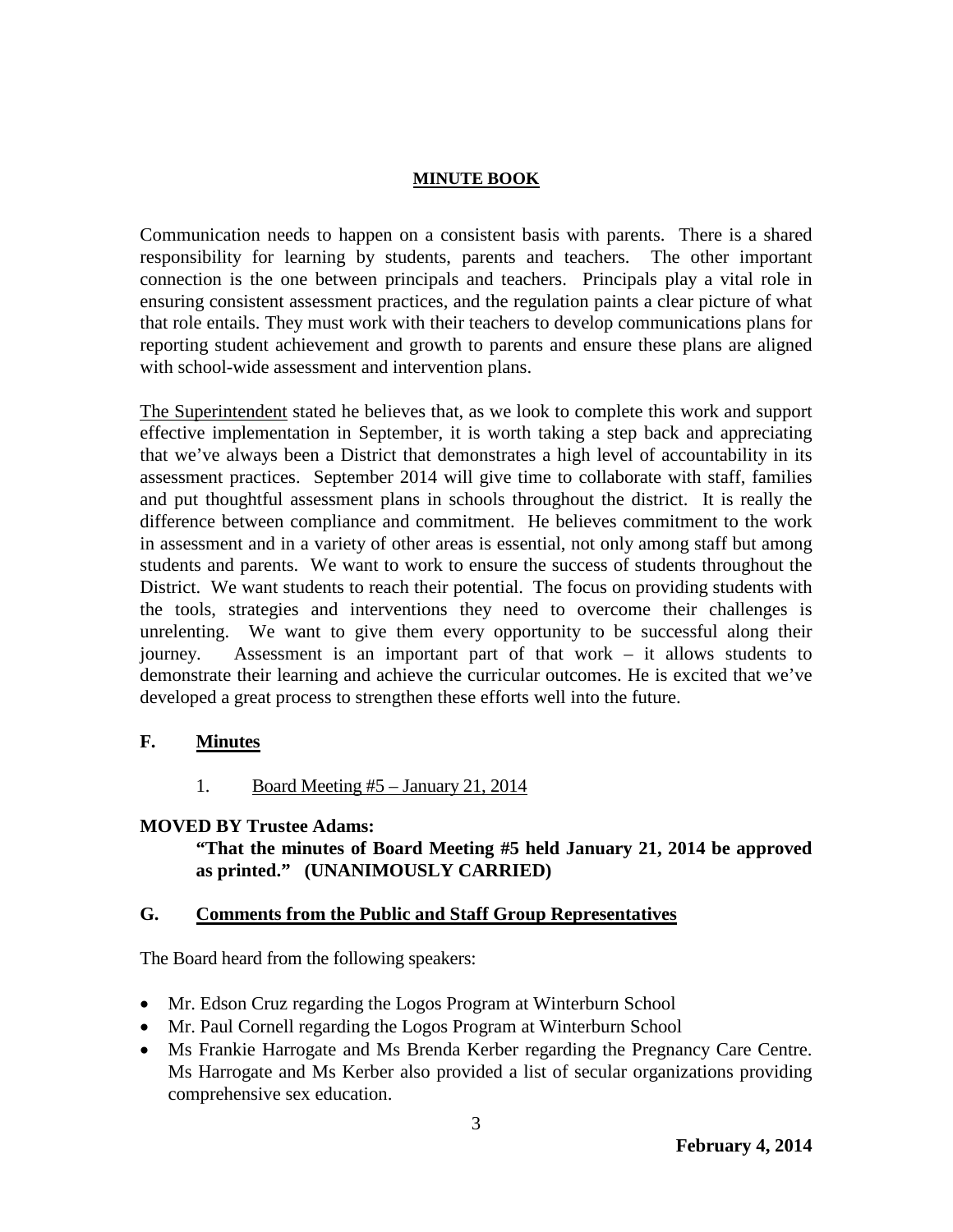• Mr. Lynden Dorval regarding the policy and regulation with respect to assessment

# **H. Reports**

2. Revised Board Chair Discretionary Expense Allowance

There were no comments or questions with respect to this report.

3. Student Population Projections (Response to Request for Information #006)

The report was discussed.

4. Bereavement

The Board Chair reported on the passing of Ms Myrtle Jacula, a member of the District's support staff.

# **I. Other Committee, Board Representative and Trustee Reports**

Trustee Martin advised he attended the parent engagement evening yesterday at Highlands School held by the First Nations, Métis and Inuit (FNMI) and Diversity Unit. The evening was spent providing feedback on the proposed handbook in development titled *First Nations, Métis, and Inuit Family Guide to Edmonton Public Schools*. Representatives from the City and other stakeholder groups were also in attendance.

# **J. Trustee and Board Requests for Information**

Trustee Chubb requested that information be provided regarding a process that could be used to identify possible locations for a replacement school and a timeline that would move this process forward in a timely manner for the Board's consideration.

Trustee Martin requested that information be provided on the research that led to the implementation of the Children and Youth Mental Health and Well-Being initiative announced by the Toronto District School Board on January 28, 2014.

- **K. Notices of Motion** None.
- **L. Next Board Meeting Date: Tuesday, February 18, 2014 at 2:00 p.m.**